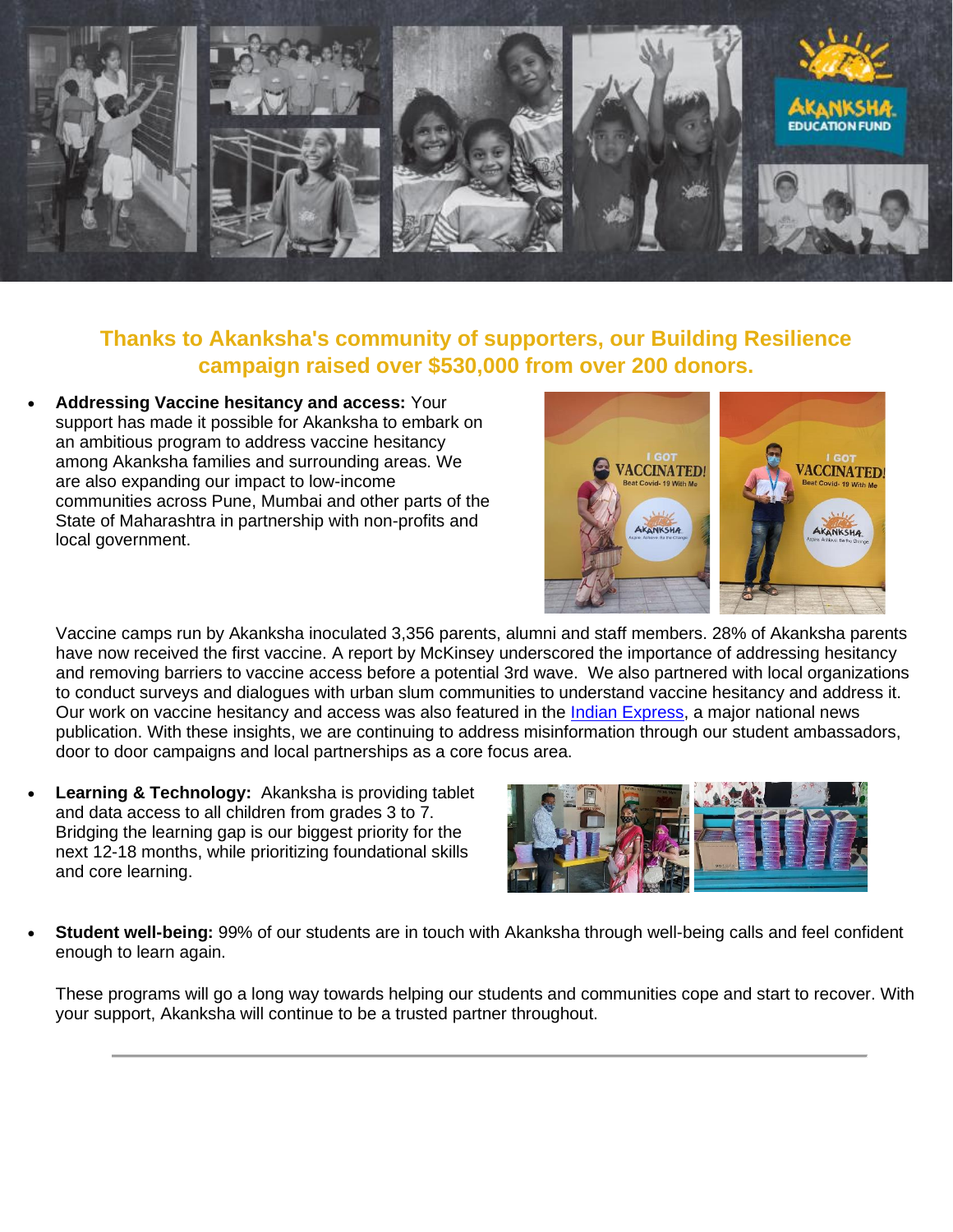### *Read how our supporters came together for Akanksha*

#### **Cricket for Akanksha**

Our newest Board member, Sachin Jindal, organized a cricket fundraiser in New Jersey. The group enjoyed a morning of cricket while also learning about Akanksha's education model and efforts during the pandemic. The mission resonated with several who also credit a good education for their achievements.





# **Color for India Event at Hudson Yards**

[The Culture Tree](https://theculturetree.com/) and the [India Center Foundation](https://theindiacenter.us/)  organized *Color for India*, an event to celebrate the festival of Holi and to support Akanksha's Building Resilience Campaign at Hudson Yards in New York City. The cultural event was an opportunity for children to enjoy a traditional puppet show, dholi music and dance. Several young Akanksha advocates got involved, soliciting donations for tablets and helping to raise awareness about our work. The event also received coverage [on TV Asia.](https://www.youtube.com/watch?v=u9a30Sg3HQA&ab_channel=ITVGold)

# **Akanksha's Board Celebrates**

Akanksha's NY/NJ based Board of Directors met in person after a long hiatus during the pandemic and celebrated the success of our Virtual Building Resilience Campaign with Executive Director, Sejal Desai and team members Fareeda Ehtesham and Chandrima Poddar.





#### **Akanksha in California**

Several Board members also hosted smaller gatherings at their homes to advocate for Akanksha. One such gathering was hosted in the Bay Area by Nathalie Joseph, one of our newest Board members. The intimate wine and cheese event was attended by our Bay Area based Board members, host committee members, Young Professionals, and we also welcomed some guests to learn about Akanksha.